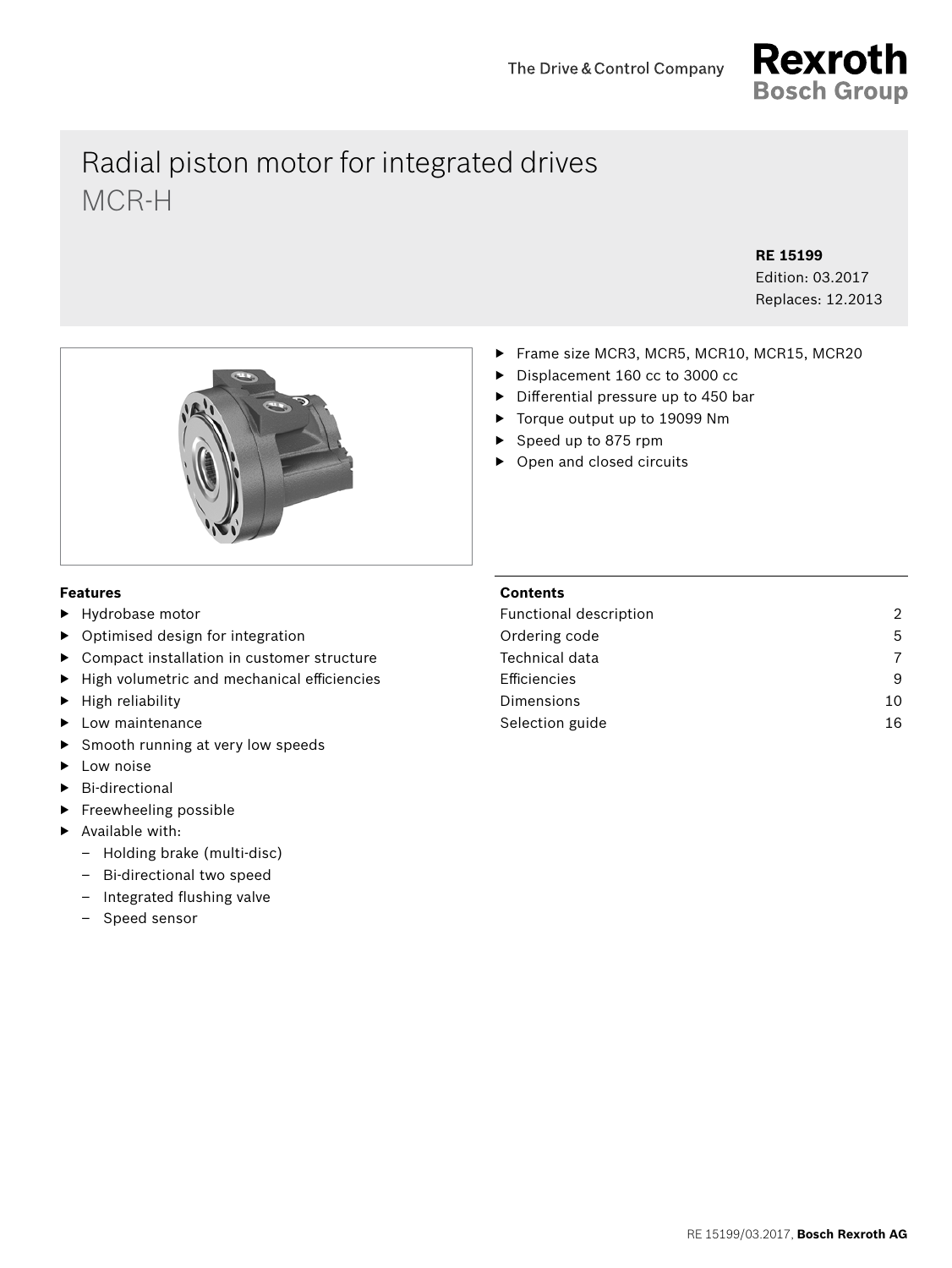2 **MCR-H** | Radial piston motor for integrated drives Functional description

# **Functional description**



Hydraulic motors of the type MCR-H are radial piston motors with a hydraulic rotary group as the base (Hydrobase) and a rear case sub assembly. These motors are intended for various integrated drive applications in open or closed circuits where the front case, shaft and bearing arrangement of the motor are provided by the customer structure. Some of the applications in which these motors are used are construction machinery, fork lift trucks, forestry machines and industrial applications. The compact design allows installation to very confined spaces and contributes in weight savings.

#### **Construction**

Rear case (2), rotary group (3, 4, 8), cam (5) and flow distributor (**7**)

# **Transmission**

The cylinder block (**4**) is connected to the shaft located in the customer structure to which the motor is mounted by means of splines. The pistons (**3**) are arranged radially in the cylinder block (**4**) and make contact with the cam (**5**) via rollers (**8**).

#### **Torque generation**



The number of working and return strokes corresponds to the number of lobes on the cam multiplied by number of pistons in the cylinder block.

#### **Flow paths**

The ports **A** and **B**, which are located in the rear case, carry oil through the distributor to the cylinder chambers (**E**).

#### **Freewheeling**

In certain applications there may be a requirement to freewheel the motor. This may be achieved by connecting ports **A** and **B** to zero pressure and simultaneously applying a pressure of 2 bar to the housing through port **L**. In this condition, the pistons are forced into the cylinder block which forces the rollers to lose contact with the cam thus allowing free rotation of the shaft.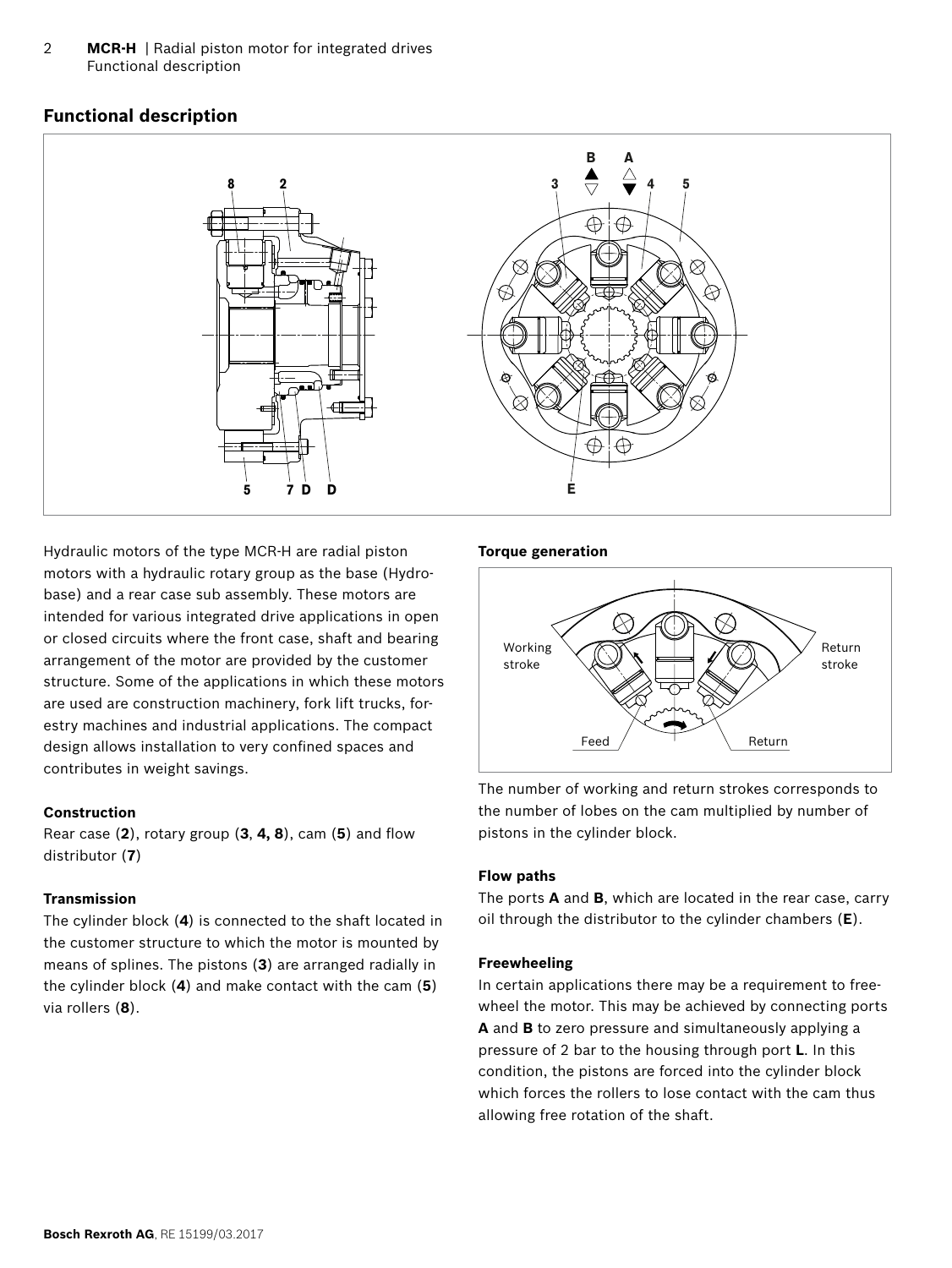#### **Two speed operation (2W)**

In mobile applications where vehicles are required to operate at high speed with low motor loads, the motor can be switched to a low-torque and high-speed mode. This is achieved by operating an integrated valve which directs hydraulic fluid to only one half of the motor while continuously re-circulating the fluid in the other half. This "reduced displacement" mode reduces the flow required for a given speed and gives the potential for cost and efficiency improvements. The motor maximum speed remains unchanged.

Bosch Rexroth has developed a special spool valve to allow smooth switching to reduced displacement whilst on the move. This is known as "soft-shift" and is a standard feature of 2W motors. The spool valve requires either an additional sequence valve or electro-proportional control to operate in "soft-shift" mode.

#### **▼ Schematic**



#### **Flushing valve**

In a closed circuit, the same hydraulic fluid continuously flows between the pump and the motor. This could therefore lead to overheating of the hydraulic fluid. The function of the flushing valve option is to replace hydraulic fluid in the closed circuit with that from the reservoir. When the hydraulic motor is operated under load, either in the clockwise or anti-clockwise direction, the flushing valve opens and takes a fixed flow of fluid through an orifice from the low pressure side of the circuit. This flow is then fed to the motor housing and back to the reservoir normally via a cooler. In order to charge the low pressure side of the circuit, cool fluid is drawn from the reservoir by the boost pump and is fed to the pump inlet through the check valve. Thus the flushing valve ensures a continuous renewal and cooling of the hydraulic fluid. The flushing feature incorporates a relief valve which is used to maintain a minimum boost pressure and operates at a standard setting of 14 bar (other options available on request). Different orifice sizes may be used to select varying flows of flushing fluid. The following table gives flushing rate values based on a boost/charge pressure of 25 bar.

**▼ Schematic**



#### **Flushing flow rates**

| <b>Flushing code</b> | <b>Orifice size</b> | Flow [I/min] at 25 bar <sup>1)</sup> |      |
|----------------------|---------------------|--------------------------------------|------|
|                      | [mm]                | min                                  | max  |
| F <sub>1</sub>       | Ø1                  | 2.2                                  | 2.7  |
| F <sub>2</sub>       | Ø1.5                | 5.0                                  | 6.1  |
| F7                   | Ø1.7                | 6.4                                  | 7.8  |
| F4                   | Ø2                  | 8.2                                  | 10.7 |
| F <sub>6</sub>       | Ø2.3                | 8.8                                  | 11.4 |

1) 0.6 mm Shim (Standard), Cracking pressure =  $11\pm3$  bar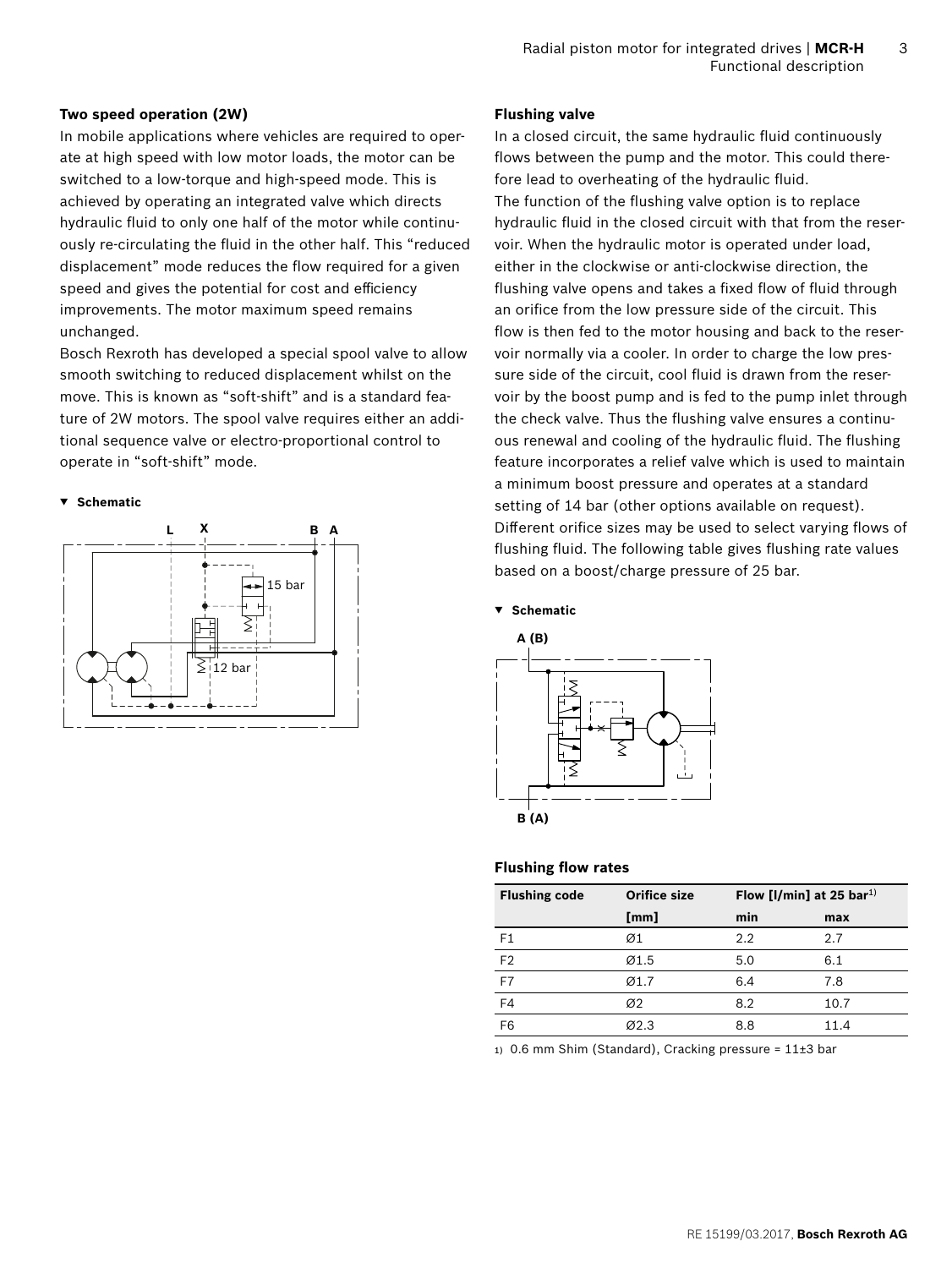4 **MCR-H** | Radial piston motor for integrated drives Functional description

# **Holding brake (multi-disc brake)**

#### **Mounting**

By way of rear housing (**2**) and brake shaft (**14**).

# **Brake application**

As a safety requirement in mobile applications a parking brake may be provided to ensure that the motor cannot turn when the machine is not in use. The parking brake provides holding torque by means of discs (**11**) that are compressed by a disc spring (**10**). The brake is released when oil pressure is applied to brake port "**Z**" and the pressure in the annular area (**9**) compresses the disc spring using brake piston (**12**) thus allowing the brake discs (**11**) to turn independently.

#### **Notice**

Brakes not for dynamic use!

#### **▼ Schematic diagrams**



# **Manual release of holding brake**

The brake may also be released manually by loosening screws (**13**).



#### **Speed sensor**

A Hall-effect speed sensor (16) may be fitted as an option, giving a two-channel output of phase-displaced square waves, and enabling detection of speed and direction. A toothed target disc (17) is fitted to the motor cylinder block (4), and the sensor, fitted to a port in the rear case, produces a pulse on each channel as each tooth passes in front of it. The frequency of the pulses is proportional to the rotational speed.

Versions are available for use with regulated supplies 10 V (Code P1) and for direct connection to a 12 V or 24 V unregulated supply (Code P2).

The motor can also be supplied fitted with a target disc and with a speed sensor port machined, but covered and sealed with a blanking plate (Code P0). These "sensor-ready" motors may be fitted with a sensor at a later date.



#### **Direction of rotation with flow**

(viewed from cylinder block)

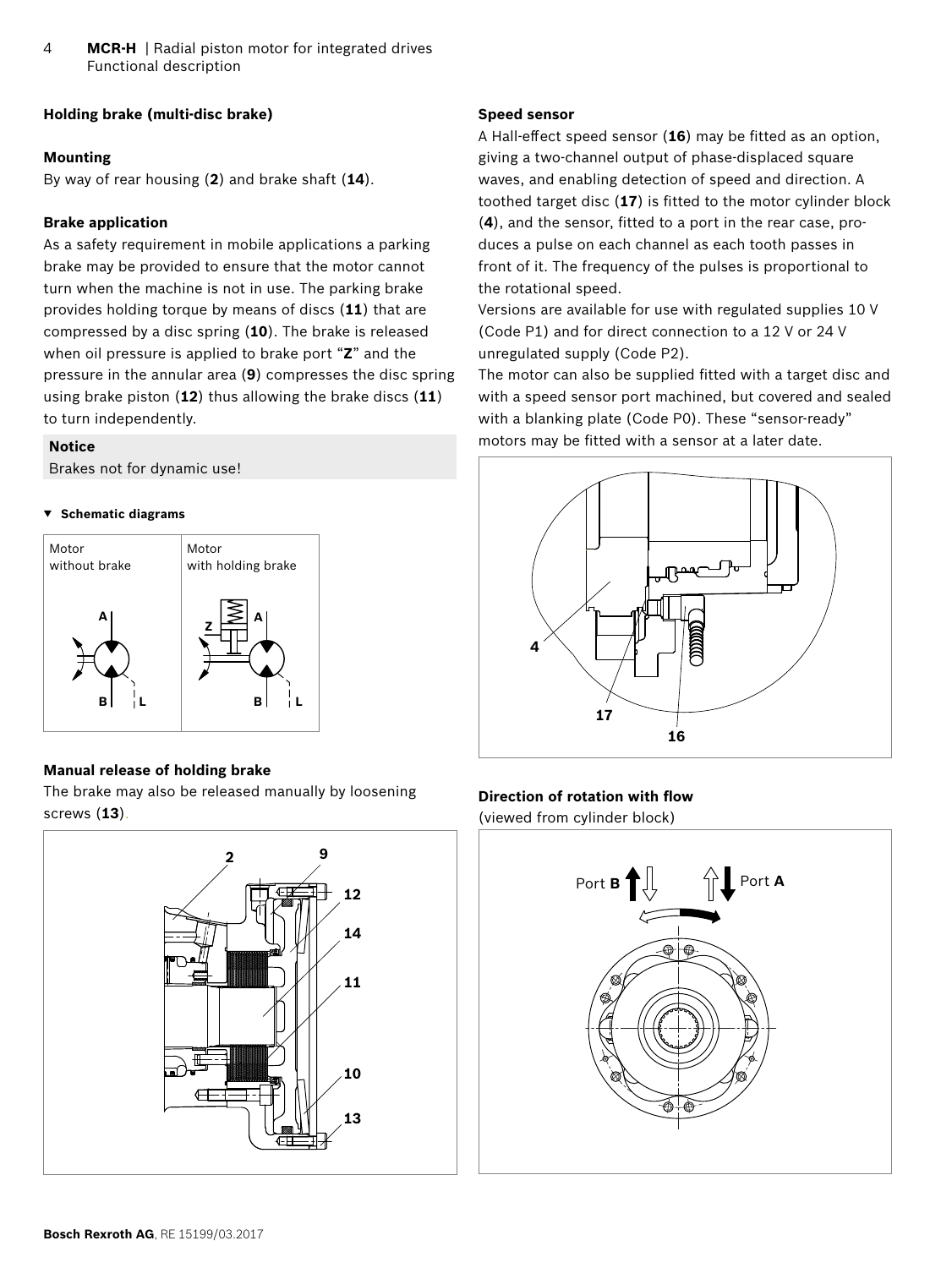# **Ordering code**

| ⌒.<br>ັ    | $\sim$<br>∪∠ | u.               | $\overline{11}$ | 05 | 06                    | $\sim$ $\rightarrow$ | 08 | 09 | ᅩ | -- | -- | -- | <b>++</b> | ∸∸ | ᅩ |
|------------|--------------|------------------|-----------------|----|-----------------------|----------------------|----|----|---|----|----|----|-----------|----|---|
| <b>MCR</b> |              | -1.1<br>г<br>. . |                 |    | <b>STATE OF GROOM</b> | $\sim$<br>u          |    |    |   |    |    |    |           |    |   |

**Radial piston motor**

|                     | 01 Radial-piston type, low-speed, high-torque motor | <b>MCR</b> |
|---------------------|-----------------------------------------------------|------------|
| <b>Frame size</b>   |                                                     |            |
| $ 02 $ Frame size 3 |                                                     |            |
|                     |                                                     |            |
|                     | 10                                                  | 10         |
|                     | 15                                                  | 15         |
|                     | 20                                                  | 20         |

#### **Housing type**

03 Hydrobase motor **H**

#### **Nominal size, displacement V**g **in cm3/rev**

| 04 | l Frame size 3                                            |    | 160  | 225  | 255  | 280  | 325  | 365  | 400 |     |
|----|-----------------------------------------------------------|----|------|------|------|------|------|------|-----|-----|
|    | Low displacement: motors use standard cylindrical pistons |    |      |      |      |      |      |      |     |     |
|    | High displacement: motors use stepped pistons             |    |      |      |      |      |      |      |     |     |
|    | Frame size 5                                              |    | 380  | 470  | 520  | 565  | 620  | 680  | 750 | 820 |
|    | Low displacement: motors use standard cylindrical pistons | LD |      |      |      |      |      |      |     |     |
|    | High displacement: motors use stepped pistons             | HD |      |      |      |      |      |      |     |     |
|    | Frame size 10                                             |    | 780  | 860  | 940  | 1120 | 1250 | 1340 |     |     |
|    | Low displacement: motors use standard cylindrical pistons | LD |      |      |      |      |      |      |     |     |
|    | High displacement: motors use stepped pistons             | HD |      |      |      |      |      |      |     |     |
|    | Frame size 15                                             |    | 1130 | 1250 | 1500 | 1780 | 2150 |      |     |     |
|    | Low displacement: motors use standard cylindrical pistons | LD |      |      |      |      |      |      |     |     |
|    | High displacement: motors use stepped pistons             | HD |      |      |      |      |      |      |     |     |
|    | Frame size 20                                             |    | 1750 | 2100 | 2500 | 3000 |      |      |     |     |
|    | Low displacement: motors use standard cylindrical pistons | LD |      |      |      |      |      |      |     |     |
|    | High displacement: motors use stepped pistons             | HD |      |      |      |      |      |      |     |     |

## **Drive shaft**

05 Without drive shaft **Z**

## **Rear shaft**

| 06   Without rear shaft |
|-------------------------|
|-------------------------|

### **Series**

07 Series 33 **33**1)

| <b>Brake</b> |                                  |          | MCR3 | MCR5                     | MCR10 | MCR15 | MCR <sub>20</sub>        |            |
|--------------|----------------------------------|----------|------|--------------------------|-------|-------|--------------------------|------------|
|              | 08 Without brake                 |          |      |                          |       |       |                          | A0         |
|              | Hydraulic release spring applied | 2200 Nm  |      |                          |       |       | $\overline{\phantom{0}}$ | <b>B2</b>  |
|              | multi-disc holding brake         | 4400 Nm  |      |                          |       |       | $\overline{\phantom{0}}$ | <b>B4</b>  |
|              |                                  | 4400 Nm  |      | $\overline{\phantom{0}}$ |       |       | -                        | <b>B5</b>  |
|              |                                  | 7000 Nm  |      | $\overline{\phantom{0}}$ |       |       | $\overline{\phantom{0}}$ | <b>B7</b>  |
|              |                                  | 11000 Nm | -    | $\equiv$                 |       |       | $\overline{\phantom{0}}$ | <b>B11</b> |
|              |                                  | 19000 Nm |      |                          |       |       |                          | <b>B19</b> |

● = Available **–** = Not available

 $1)$  This data sheet also applies series 32.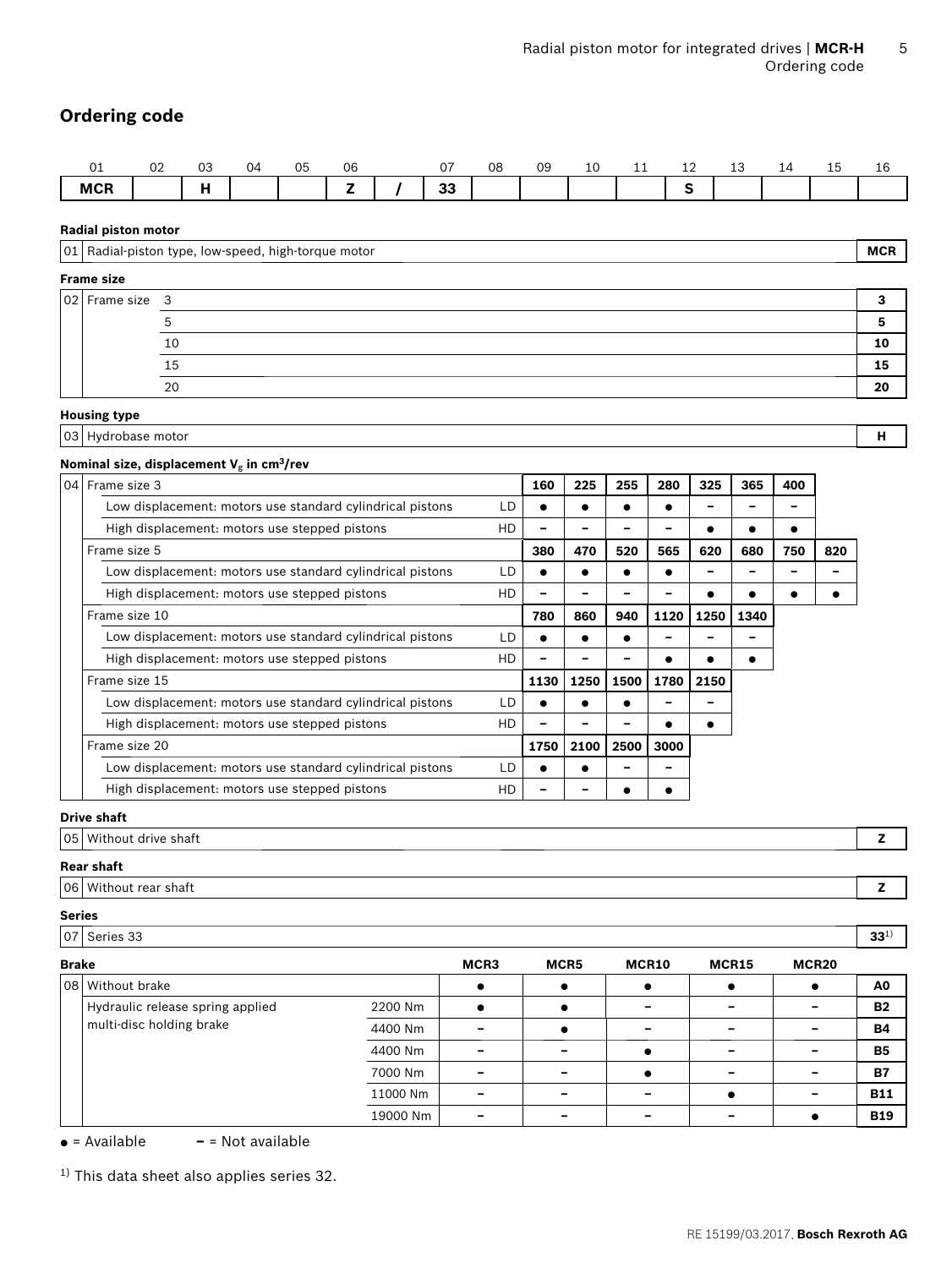# 6 **MCR-H** | Radial piston motor for integrated drives Ordering code

|              | 01                                                                                      | 02                    | 03                            | 04                                                       | 05 | 06           |  | 07 | 08        | 09        | 10 | 11        | 12 | 13           | 14 | 15           | 16             |
|--------------|-----------------------------------------------------------------------------------------|-----------------------|-------------------------------|----------------------------------------------------------|----|--------------|--|----|-----------|-----------|----|-----------|----|--------------|----|--------------|----------------|
|              | <b>MCR</b>                                                                              |                       | H                             |                                                          |    | $\mathbf{Z}$ |  | 33 |           |           |    |           | S  |              |    |              |                |
| <b>Seals</b> |                                                                                         |                       |                               |                                                          |    |              |  |    |           |           |    |           |    |              |    |              |                |
|              | 09 NBR (nitrile rubber)                                                                 |                       |                               |                                                          |    |              |  |    |           |           |    |           |    |              |    |              | M              |
|              |                                                                                         |                       | FKM (fluoroelastomer / Viton) |                                                          |    |              |  |    |           |           |    |           |    |              |    |              | v              |
|              | Single/two-speed operation                                                              |                       |                               |                                                          |    |              |  |    | MCR3      | MCR5      |    | MCR10     |    | <b>MCR15</b> |    | <b>MCR20</b> |                |
|              |                                                                                         |                       |                               | 10 Single speed, standard direction of rotation          |    |              |  |    | $\bullet$ | $\bullet$ |    | $\bullet$ |    | $\bullet$    |    | $\bullet$    | 1L             |
|              |                                                                                         |                       |                               | Bi-directional two speed, standard direction of rotation |    |              |  |    | $\bullet$ | $\bullet$ |    | $\bullet$ |    | $\equiv$     |    | $\bullet$    | 2WL            |
| <b>Ports</b> |                                                                                         |                       |                               |                                                          |    |              |  |    | MCR3      | MCR5      |    | MCR10     |    | <b>MCR15</b> |    | MCR20        |                |
|              |                                                                                         |                       |                               | 11 Tapped with UNF thread (SAE J514)                     |    |              |  |    | $\bullet$ | $\bullet$ |    |           |    |              |    |              | 12             |
|              | Tapped with UNF thread (SAE J514)<br>(A and B ports SAE split flange metric bolt holes) |                       |                               |                                                          |    |              |  |    |           |           |    |           |    |              |    |              | 42             |
|              | <b>BSP</b> threaded ports<br>(A and B ports SAE split flange metric bolt holes)         |                       |                               |                                                          |    |              |  |    |           |           |    |           |    |              |    |              |                |
| <b>Studs</b> |                                                                                         |                       |                               |                                                          |    |              |  |    |           |           |    |           |    |              |    |              |                |
|              | 12 With wheel studs and nuts                                                            |                       |                               |                                                          |    |              |  |    |           |           |    |           |    |              |    |              | S              |
|              | <b>Speed sensor</b>                                                                     |                       |                               |                                                          |    |              |  |    |           |           |    |           |    |              |    |              |                |
|              | 13 Without sensor (no code)                                                             |                       |                               |                                                          |    |              |  |    |           |           |    |           |    |              |    |              |                |
|              | Sensor ready                                                                            |                       |                               |                                                          |    |              |  |    |           |           |    |           |    |              |    |              | P <sub>0</sub> |
|              |                                                                                         |                       | Sensor without regulator      |                                                          |    |              |  |    |           |           |    |           |    |              |    |              | <b>P1</b>      |
|              |                                                                                         | Sensor with regulator |                               |                                                          |    |              |  |    |           |           |    |           |    |              |    |              | <b>P2</b>      |
|              | <b>Flushing</b>                                                                         |                       |                               |                                                          |    |              |  |    |           |           |    |           |    |              |    |              |                |
|              | 14 Without flushing (no code)                                                           |                       |                               |                                                          |    |              |  |    |           |           |    |           |    |              |    |              |                |
|              |                                                                                         |                       |                               | With flushing (see table on page 3)                      |    |              |  |    |           |           |    |           |    |              |    |              | $F1-F7$        |
|              | <b>Special order</b>                                                                    |                       |                               |                                                          |    |              |  |    |           |           |    |           |    |              |    |              |                |
|              | 15 Special feature                                                                      |                       |                               |                                                          |    |              |  |    |           |           |    |           |    |              |    |              | <b>SOXXX</b>   |
| Other        |                                                                                         |                       |                               |                                                          |    |              |  |    |           |           |    |           |    |              |    |              |                |
|              | 16 Mark in text here                                                                    |                       |                               |                                                          |    |              |  |    |           |           |    |           |    |              |    |              | $\star$        |
|              | $\bullet$ = Available                                                                   |                       |                               | $-$ = Not available                                      |    |              |  |    |           |           |    |           |    |              |    |              |                |

#### Footer from page 7

- 1) Ensure motor case is filled with oil prior to start-up.
- 2) For installation and maintenance details, please see instruction manual 15215-B.
- 3) For any other fluid type contact the Engineering Department at Bosch Rexroth, Glenrothes. For more information on hydraulic fluids, see datasheets 90220 and 90223.
- 4) Extension of the allowable temperature range may be possible depending on specification. Please consult Bosch Rexroth Engineering Department in Glenrothes for further details.
- 5) Maximum values should only be applied for a small portion of the duty cycle. Please consult Bosch Rexroth Engineering Department in Glenrothes for motor life calculations based on particular operating cases.
- 6) When operating motors in series, please consult Bosch Rexroth Engineering Department in Glenrothes.
- 7) For continuous operation at speeds <5 rpm please consult Bosch Rexroth Engineering Department in Glenrothes.
- 8) Based on nominal no-load Δ*p* of 20 bar in full-displacement mode.
- 9) Warning! During the running in period of the motor (min. 20 hrs) it should not be run unloaded at >100 rpm.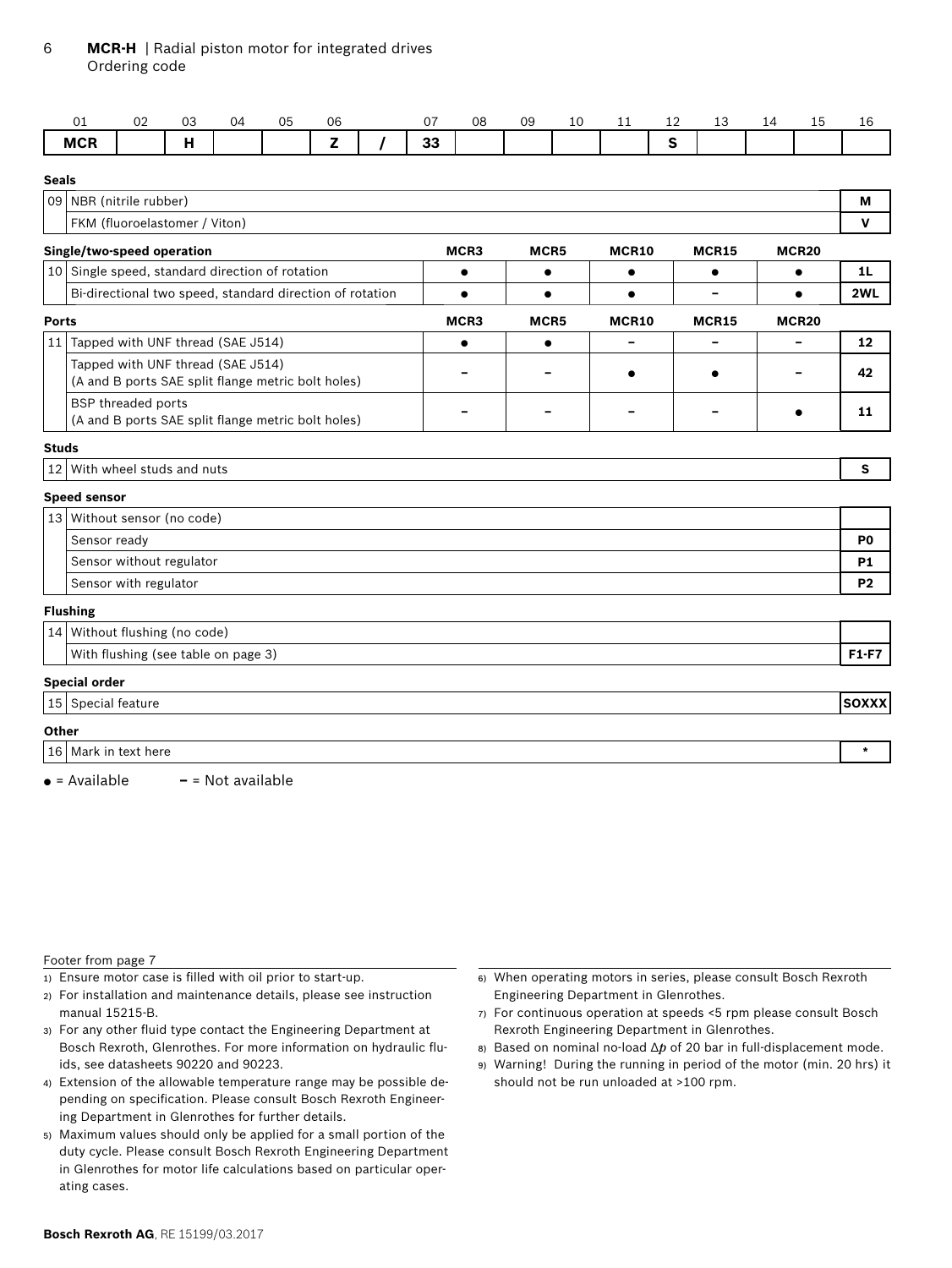# **Technical data**

| <b>Frame size</b>                              |                                       |                      | MCR3           | MCR <sub>5</sub>         |                                             | MCR10 MCR15 MCR20 |       |                   |      |      |
|------------------------------------------------|---------------------------------------|----------------------|----------------|--------------------------|---------------------------------------------|-------------------|-------|-------------------|------|------|
| Type of mounting                               |                                       |                      | Face mounting  |                          |                                             |                   |       |                   |      |      |
| Pipe connections <sup>1)2)</sup>               |                                       |                      |                |                          | Threaded per SAE J514; Flanged per SAE J518 |                   |       |                   |      |      |
| Weight                                         |                                       |                      |                |                          |                                             |                   |       |                   |      |      |
| Single speed (1L)                              | m                                     | kg                   | 12             | 23                       | 36                                          | 54                | 76    |                   |      |      |
| Two speed (2WL)                                | m                                     | kg                   | 18             | 30                       | 40                                          | 54                | 76    |                   |      |      |
| Hydraulic fluid <sup>3)</sup>                  |                                       |                      |                |                          | Mineral oil type HLP/HLVP to DIN 51524      |                   |       |                   |      |      |
| <b>Fluid cleaniness</b>                        |                                       |                      |                | ISO 4406, Class 20/18/15 |                                             |                   |       |                   |      |      |
| Fluid viscosity range                          | $v_{\text{min/max}}$                  | mm <sup>2</sup> /s   | 10 to 2000     |                          |                                             |                   |       |                   |      |      |
| Fluid temperature range <sup>4)</sup>          | $\theta_{\rm min/max}$                | °C                   | $-20$ to $+85$ |                          |                                             |                   |       |                   |      |      |
| Pressure                                       |                                       |                      |                | Low displacement         |                                             |                   |       | High displacement |      |      |
| Maximum differential pressure <sup>5)6)</sup>  | $\Delta p_{\rm max}$                  | bar                  | 450            |                          |                                             |                   | 400   |                   |      |      |
| Maximum pressure at port <b>A</b> or $B^{5/6}$ | $p_{\mathsf{max}}$                    | bar                  | 470            |                          |                                             |                   | 420   |                   |      |      |
| Maximum case drain pressure                    | $\boldsymbol{p}_{\mathsf{case\ max}}$ | bar                  | 10             |                          |                                             |                   | 10    |                   |      |      |
| <b>Motor performance MCR3</b>                  |                                       |                      |                |                          |                                             |                   |       |                   |      |      |
| Displacement                                   | $V_{\rm g}$                           | cm <sup>3</sup> /rev | 160            | 225                      | 255                                         | 280               | 325   | 365               | 400  |      |
| Specific torque                                |                                       | Nm/bar               | 3              | 4                        | 4                                           | 4                 | 5     | 6                 | 6    |      |
| Maximum torque <sup>5)</sup>                   | $T_{\sf max}$                         | Nm                   | 1146           | 1611                     | 1826                                        | 2005              | 2069  | 2324              | 2546 |      |
| Minimum speed for smooth running7)             | $n_{\min}$                            | rpm                  | 0.5            | 0.5                      | 0.5                                         | 0.5               | 0.5   | 0.5               | 0.5  |      |
| Maximum speed (1L) <sup>8)9)</sup>             | $n_{\text{max}}$                      | rpm                  | 670            | 475                      | 420                                         | 385               | 330   | 295               | 270  |      |
| Maximum speed (2WL) <sup>8)9)</sup>            | $n_{\text{max}}$                      | rpm                  | 875            | 620                      | 550                                         | 500               | 430   | 385               | 350  |      |
| <b>Motor performance MCR5</b>                  |                                       |                      |                |                          |                                             |                   |       |                   |      |      |
| Displacement                                   | $V_{\rm g}$                           | cm <sup>3</sup> /rev | 380            | 470                      | 520                                         | 565               | 620   | 680               | 750  | 820  |
| Specific torque                                |                                       | Nm/bar               | 6              | $\overline{7}$           | 8                                           | 9                 | 10    | 11                | 12   | 13   |
| Maximum torque <sup>5)</sup>                   | $T_{\sf max}$                         | Nm                   | 2722           | 3366                     | 3724                                        | 4047              | 3947  | 4329              | 4775 | 5220 |
| Minimum speed for smooth running7)             | $n_{\min}$                            | rpm                  | 0.5            | 0.5                      | 0.5                                         | 0.5               | 0.5   | 0.5               | 0.5  | 0.5  |
| Maximum speed (1L) <sup>8)9)</sup>             | $n_{\text{max}}$                      | rpm                  | 475            | 385                      | 350                                         | 320               | 290   | 265               | 240  | 220  |
| Maximum speed (2WL) <sup>8)9)</sup>            | $n_{\text{max}}$                      | rpm                  | 570            | 465                      | 420                                         | 385               | 350   | 320               | 290  | 265  |
| <b>Motor performance MCR10</b>                 |                                       |                      |                |                          |                                             |                   |       |                   |      |      |
| Displacement                                   | $V_{\rm g}$                           | cm <sup>3</sup> /rev | 780            | 860                      | 940                                         |                   | 1120  | 1250              | 1340 |      |
| Specific torque                                |                                       | Nm/bar               | 12             | 14                       | 15                                          |                   | 18    | 20                | 21   |      |
| Maximum torque <sup>5)</sup>                   | $T_{\sf max}$                         | Nm                   | 5586           | 6159                     | 6732                                        |                   | 7130  | 7958              | 8531 |      |
| Minimum speed for smooth running7)             | $n_{\min}$                            | rpm                  | 0.5            | 0.5                      | 0.5                                         |                   | 0.5   | 0.5               | 0.5  |      |
| Maximum speed (1L and 2WL) <sup>8)9)</sup>     | $n_{\text{max}}$                      | rpm                  | 215            | 195                      | 180                                         |                   | 150   | 135               | 125  |      |
| <b>Motor performance MCR15</b>                 |                                       |                      |                |                          |                                             |                   |       |                   |      |      |
| Displacement                                   | $V_{\tt g}$                           | cm <sup>3</sup> /rev | 1130           | 1250                     | 1500                                        |                   | 1780  | 2150              |      |      |
| Specific torque                                |                                       | Nm/bar               | 18             | 20                       | 24                                          |                   | 28    | 34                |      |      |
| Maximum torque <sup>5)</sup>                   | $T_{\sf max}$                         | Nm                   | 8093           | 8952                     | 10743                                       |                   | 11332 | 13687             |      |      |
| Minimum speed for smooth running7)             | $n_{\rm min}$                         | rpm                  | 0.5            | 0.5                      | 0.5                                         |                   | 0.5   | 0.5               |      |      |
| Maximum speed (1L and 2WL) <sup>8)9)</sup>     | $n_{\rm max}$                         | rpm                  | 150            | 150                      | 150                                         |                   | 125   | 125               |      |      |
| <b>Motor performance MCR20</b>                 |                                       |                      |                | Low displacement         |                                             |                   |       | High displacement |      |      |
| Displacement                                   | $V_{\rm g}$                           | cm <sup>3</sup> /rev | 1750           | 2100                     |                                             |                   | 2500  | 3000              |      |      |
| Specific torque                                |                                       | Nm/bar               | 28             | 33                       |                                             |                   | 40    | 44                |      |      |
| Maximum torque <sup>5)</sup>                   | $T_{\sf max}$                         | Nm                   | 12533          | 15040                    |                                             |                   | 15915 | 19099             |      |      |
| Minimum speed for smooth running7)             | $n_{\min}$                            | rpm                  | 0.5            | 0.5                      |                                             |                   | 0.5   | 0.5               |      |      |
| Maximum speed (1L and 2WL) <sup>8)9)</sup>     | $n_{\text{max}}$                      | rpm                  | 125            | 125                      |                                             |                   | 115   | 115               |      |      |

Footer see page 6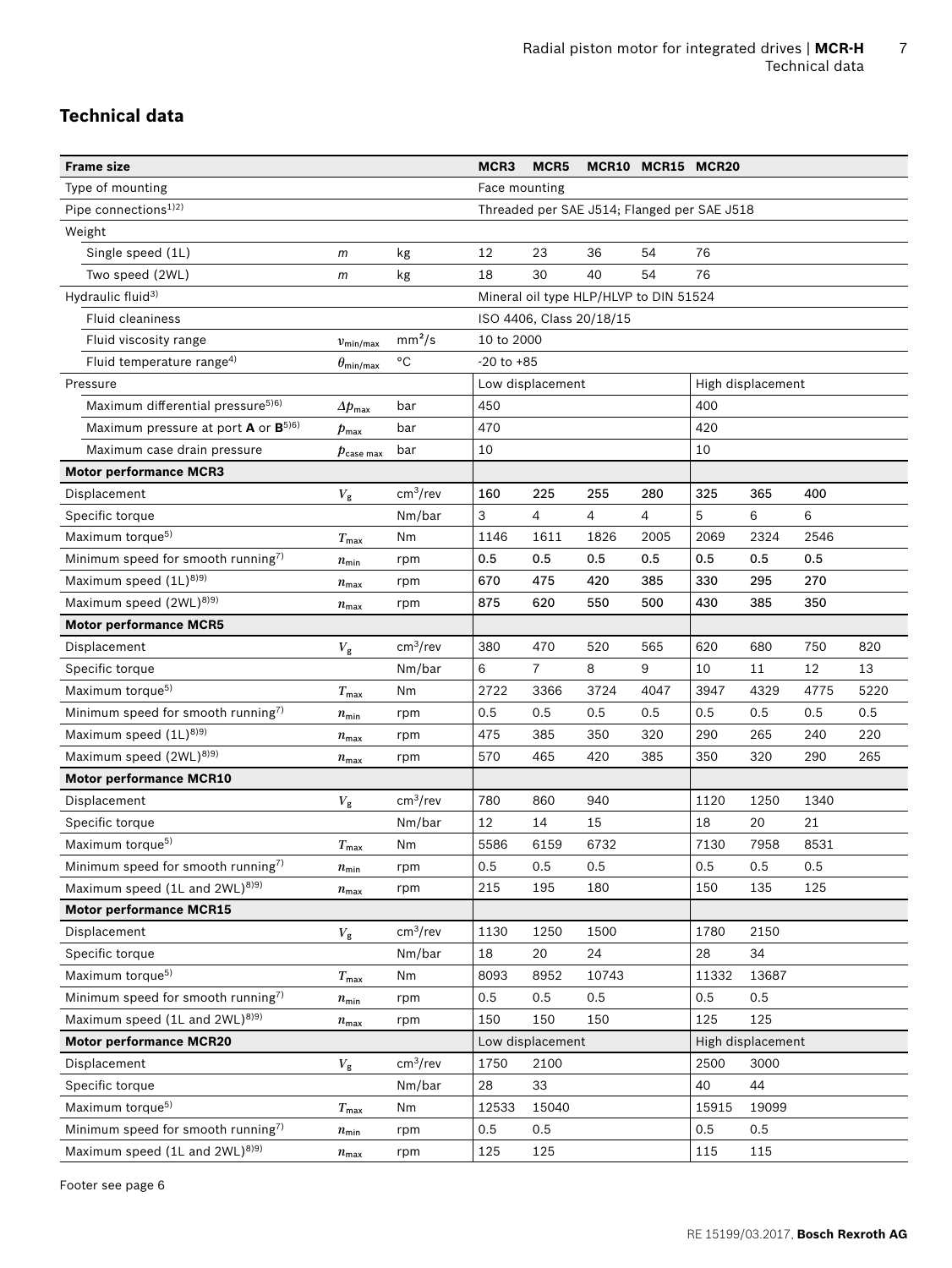8 **MCR-H** | Radial piston motor for integrated drives Technical data

|                                    |                                 |                 | MCR <sub>3</sub> | MCR5      |           | MCR <sub>10</sub> |           | MCR15      | MCR <sub>20</sub> |
|------------------------------------|---------------------------------|-----------------|------------------|-----------|-----------|-------------------|-----------|------------|-------------------|
| Holding brake (disc brake)         |                                 |                 | <b>B2</b>        | <b>B2</b> | <b>B4</b> | <b>B5</b>         | <b>B7</b> | <b>B11</b> | <b>B19</b>        |
| Minimum holding torque             | $t_{\rm min/max}$               | N <sub>m</sub>  | 2200             | 2200      | 4400      | 4400              | 7000      | 11000      | 19000             |
| Release pressure (min)             | $p_{\sf rel \; min}$            | bar             | 11               | 11        | 11        | 11                |           | 12         | 15                |
| Release pressure (max)             | $p_{\rm rel \, max}$            | bar             | 15               | 15        | 15        | 15                | 15        | 15         | 30                |
| Maximum pressure at brake port "Z" | $\boldsymbol{p}_{\mathsf{max}}$ | bar             | 40               | 40        | 40        | 30                | 30        | 30         | 30                |
| Oil volume to operate brake        | $V_{\rm rel}$                   | cm <sup>3</sup> | 23               | 23        | 46        |                   | 36        | 77         | 99                |

#### **Notice**

- ▶ Motor performance values are based on theoretical calculations.
- $\blacktriangleright$  Efficiencies are not taken into consideration for theoretical calculations.
- ▶ Brake torque accounts for tolerances. Values are based when used with standard mineral oil (HLP).
- $\triangleright$  Significant thrust load from cylinder block which must be supported by a suitable bearing. Consult installation drawing for details.

Please refer the related foot notes for more details.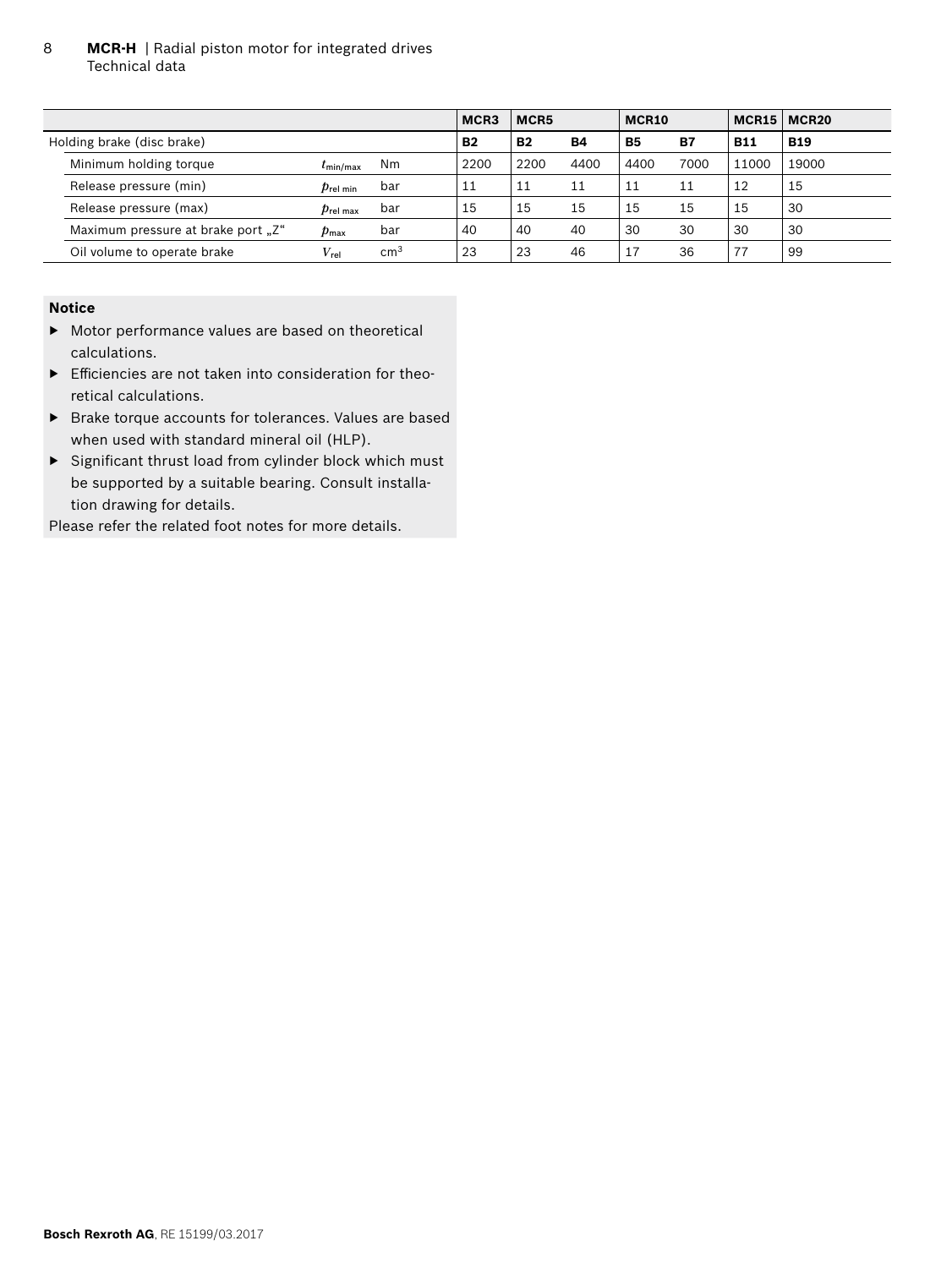# **Effi ciencies**

## **▼ Mechanical effi ciency**



#### **▼ Volumetric effi ciency**



# **Notice**

For specific performance information or operating conditions contact the Engineering Department at Bosch Rexroth, Glenrothes.

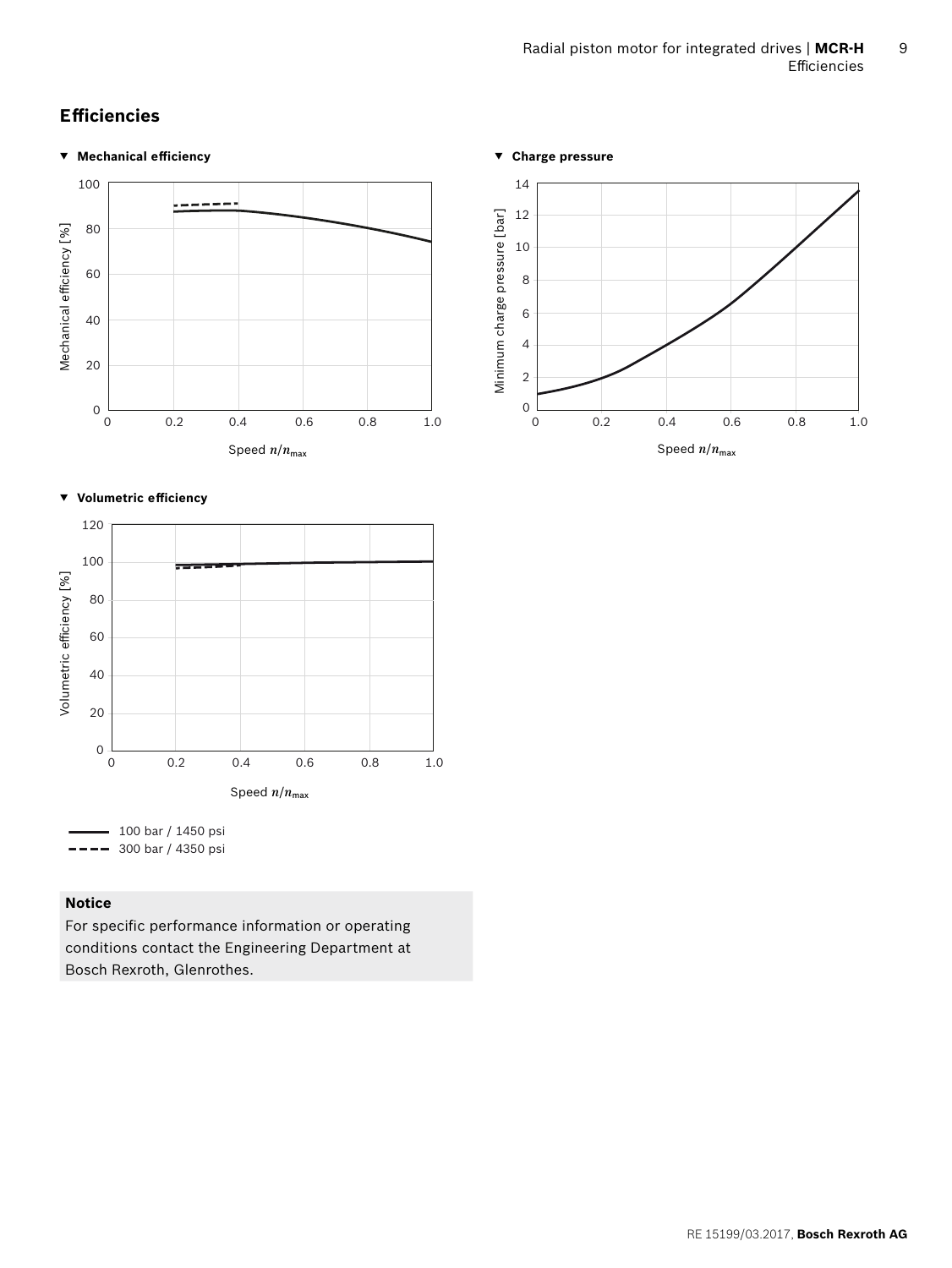10 **MCR-H** | Radial piston motor for integrated drives Dimensions

# **Dimensions**

# **MCR-H single speed (1L)**



| <b>Motor</b>      | D <sub>1</sub> | D <sub>2</sub> | D <sub>3</sub> | D <sub>4</sub> | L1    | L <sub>2</sub> | L <sub>3</sub> | L4    | L <sub>5</sub> | L <sub>6</sub> | L7   |
|-------------------|----------------|----------------|----------------|----------------|-------|----------------|----------------|-------|----------------|----------------|------|
| MCR3              | ø180           | ø131           | ø50            | ø156           | 105   | 95             | 83             | 71    | 9              | 48             | 66.5 |
| MCR5              | ø223           | ø166.3         | ø65.25         | ø196           | 130   | 119            | 103            | 103   | 6.5            | 68             | 76   |
| MCR10             | ø264           | ø192           | ø81.13         | ø223           | 167   | 141.5          | 125            | 105.5 | 9.4            | 63.5           | 102  |
| <b>MCR15</b>      | ø304           | ø229           | ø96.5          | ø304           | 173.4 | 156.7          | 141            | 116   | 10             | 84.5           | 115  |
| MCR <sub>20</sub> | ø345           | ø260           | ø108.25        | ø310           | 217.7 | 173.8          | 129            | 129   | 15.5           | 81             | 120  |

| <b>Motor</b> | S1   | S <sub>2</sub> | <b>Spline</b>                                                                  |
|--------------|------|----------------|--------------------------------------------------------------------------------|
| MCR3         | 63.5 | $90^{\circ}$   | BS3550 class 1 fillet root side fit, pitch 24/48, PCD 38.1 mm, No of spaces 36 |
| MCR5         | 75   | $45^{\circ}$   | N50 x 2 x 24 x 9H DIN 5480                                                     |
| MCR10        | 89   | $45^{\circ}$   | N65 x 2 x 31 x 9H DIN 5480                                                     |
| MCR15        | 103  | $45^\circ$     | N75 x 2 x 36 x 9H DIN 5480                                                     |
| MCR20        | 125  | $45^{\circ}$   | N90 x 2 x 44 x 9H DIN 5480                                                     |

Before finalizing your design, request a binding installation drawing.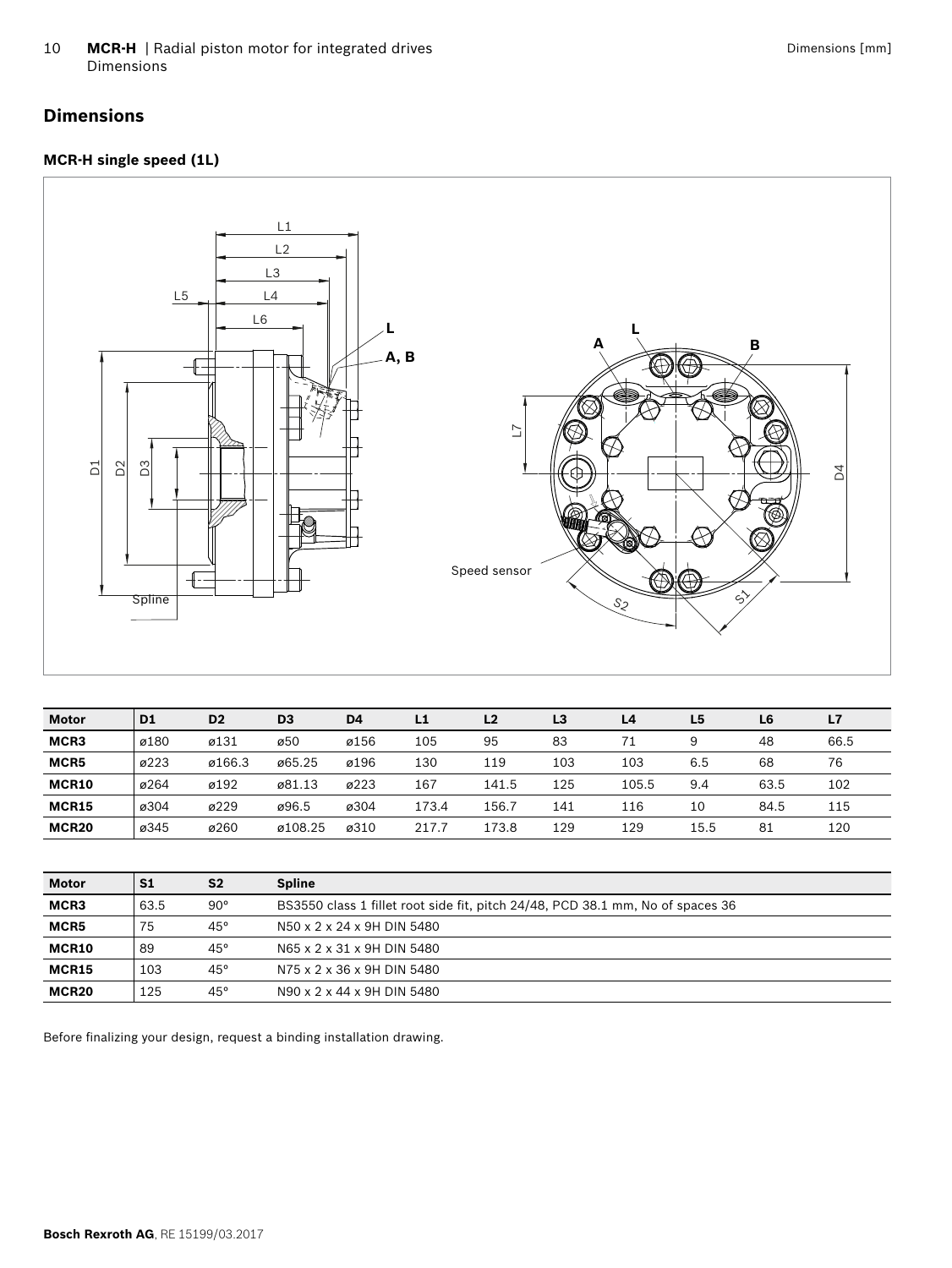| <b>Motor</b>      | <b>Designation</b> | <b>Port function</b> | Code            | <b>Size</b>   | $p_{\text{max}}$ [bar] | State <sup>2</sup> |
|-------------------|--------------------|----------------------|-----------------|---------------|------------------------|--------------------|
| MCR3              | A, B               | Inlet, outlet        | <b>SAE J514</b> | 7/8-14 UNF    | 470/4201)              | $\circ$            |
|                   | L                  | Case drain           | <b>SAE J514</b> | 9/16-18 UNF   | 10                     | $\circ$            |
|                   | F                  | Filler port          | <b>SAE J514</b> | 3/4-16 UNF    | 10                     | X                  |
| MCR5              | A, B               | Inlet, outlet        | <b>SAE J514</b> | 1 1/16-12 UNF | 470/4201)              | $\circ$            |
|                   | L                  | Case drain           | <b>SAE J514</b> | 3/4-16 UNF    | 10                     | $\circ$            |
|                   | F                  | Filler port          | <b>SAE J514</b> | 3/4-16 UNF    | 10                     | X                  |
| MCR10             | A, B               | Inlet, outlet        | SAE J5183)      | $3/4$ in      | 470/4201)              | $\circ$            |
|                   | L                  | Case drain           | <b>SAE J514</b> | 3/4-16 UNF    | 10                     | $\circ$            |
|                   | F                  | Filler port          | <b>SAE J514</b> | 3/4-16 UNF    | 10                     | X                  |
| <b>MCR15</b>      | A, B               | Inlet, outlet        | SAE J5183)      | $3/4$ in      | 470/4201)              | $\circ$            |
|                   | L                  | Case drain           | <b>SAE J514</b> | 3/4-16 UNF    | 10                     | $\circ$            |
|                   | F                  | Filler port          | <b>SAE J514</b> | 3/4-16 UNF    | 10                     | X                  |
| MCR <sub>20</sub> | A, B               | Inlet, outlet        | SAE J5183)      | $1$ in        | 470/4201)              | $\circ$            |
|                   | L                  | Case drain           | <b>SAE J514</b> | 3/4-16 UNF    | 10                     | $\circ$            |
|                   | F                  | Filler port          | <b>SAE J514</b> | 3/4-16 UNF    | 10                     | X                  |

**Ports**

1) Depends on nominal size

2) O = Must be connected (plugged on delivery)

X = Plugged (in normal operation)

3) Dimensions according to SAE J518 (Code 62 - high pressure series)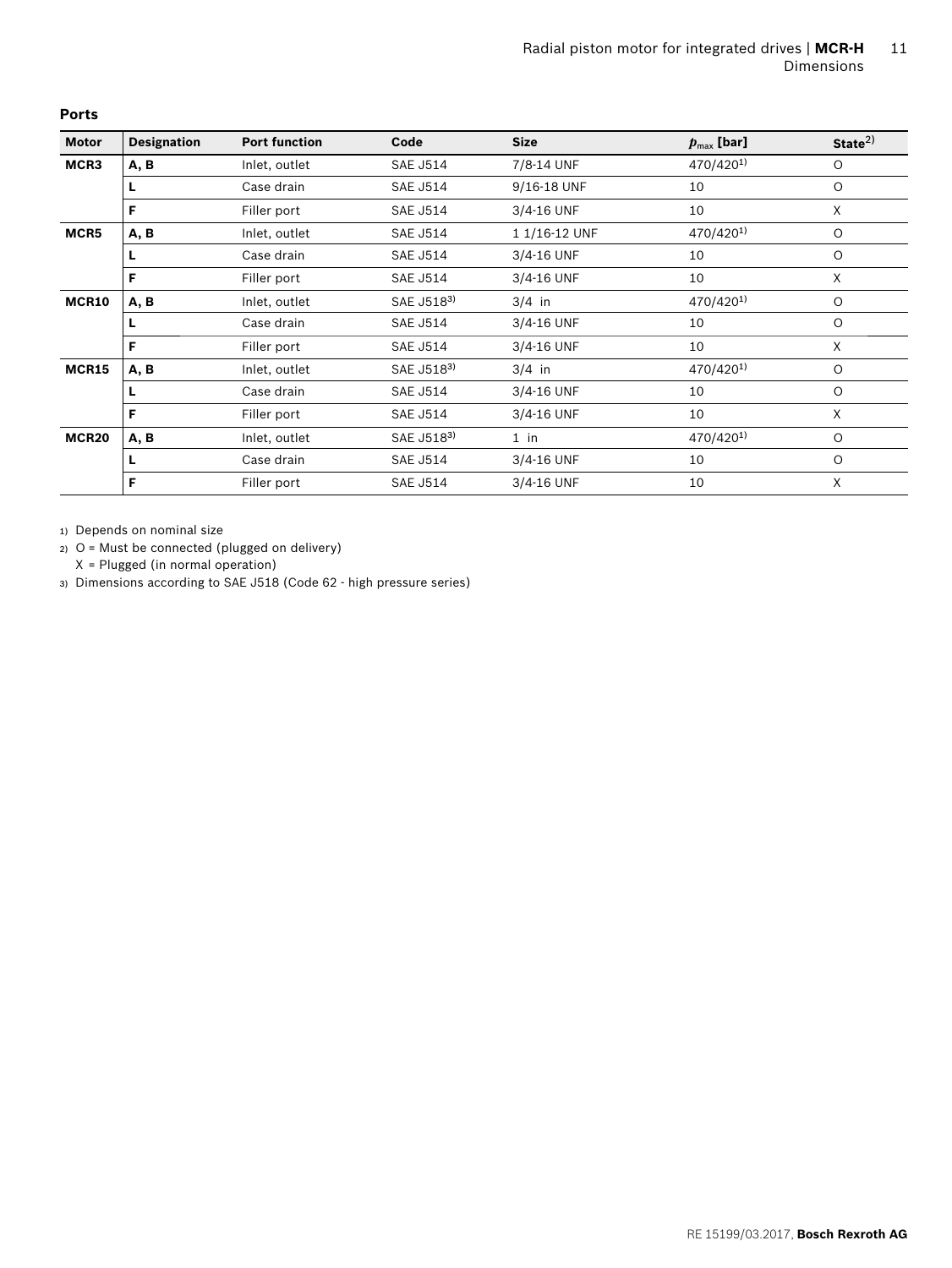12 **MCR-H** | Radial piston motor for integrated drives Dimensions

# **MCR-H two speed (2WL)**



| <b>Motor</b>      | D <sub>1</sub> | D <sub>2</sub> | D <sub>3</sub> | D <sub>4</sub> | L1    | L <sub>2</sub> | L3  | L4    | L <sub>5</sub> | L6   | L7    |
|-------------------|----------------|----------------|----------------|----------------|-------|----------------|-----|-------|----------------|------|-------|
| MCR3              | ø180           | ø131           | ø50            | ø156           | 129   | 114            | 101 | 83    | 9              | 48   | 97    |
| MCR5              | ø223           | ø166.3         | ø65.25         | ø196           | 179.1 | 159.1          | 144 | 81    | 6.5            | 62   | 144   |
| MCR10             | ø264           | ø192           | ø81.13         | ø223           | 192   | 166.5          | 150 | 105.5 | 10.15          | 63.5 | 151   |
| <b>MCR15</b>      | ø304           | ø229           | ø96.5          | ø304           | 173.4 | 156.7          | 141 | 116   | 10             | 84.5 | 140.5 |
| MCR <sub>20</sub> | ø345           | ø260           | ø108.25        | ø310           | 217.7 | 173.8          | 129 | 129   | 15.5           | 81   | 118.5 |

| <b>Motor</b>      | L8   | L9   | S1   | S <sub>2</sub> | <b>Spline</b>                                                                  |
|-------------------|------|------|------|----------------|--------------------------------------------------------------------------------|
| MCR3              | 26   | 67.5 | 63.5 | $300^\circ$    | BS3550 class 1 fillet root side fit, pitch 24/48, PCD 38.1 mm, No of spaces 36 |
| MCR5              | 25   | 105  | 75   | $45^\circ$     | N50 x 2 x 24 x 9H DIN 5480                                                     |
| MCR10             | 25   | 88   | 89   | $45^\circ$     | N65 x 2 x 31 x 9H DIN 5480                                                     |
| MCR15             | 28.5 | 105  | 103  | $45^{\circ}$   | N75 x 2 x 36 x 9H DIN 5480                                                     |
| MCR <sub>20</sub> | 38   | 120  | 125  | $45^{\circ}$   | N90 x 2 x 44 x 9H DIN 5480                                                     |

Before finalizing your design, request a binding installation drawing.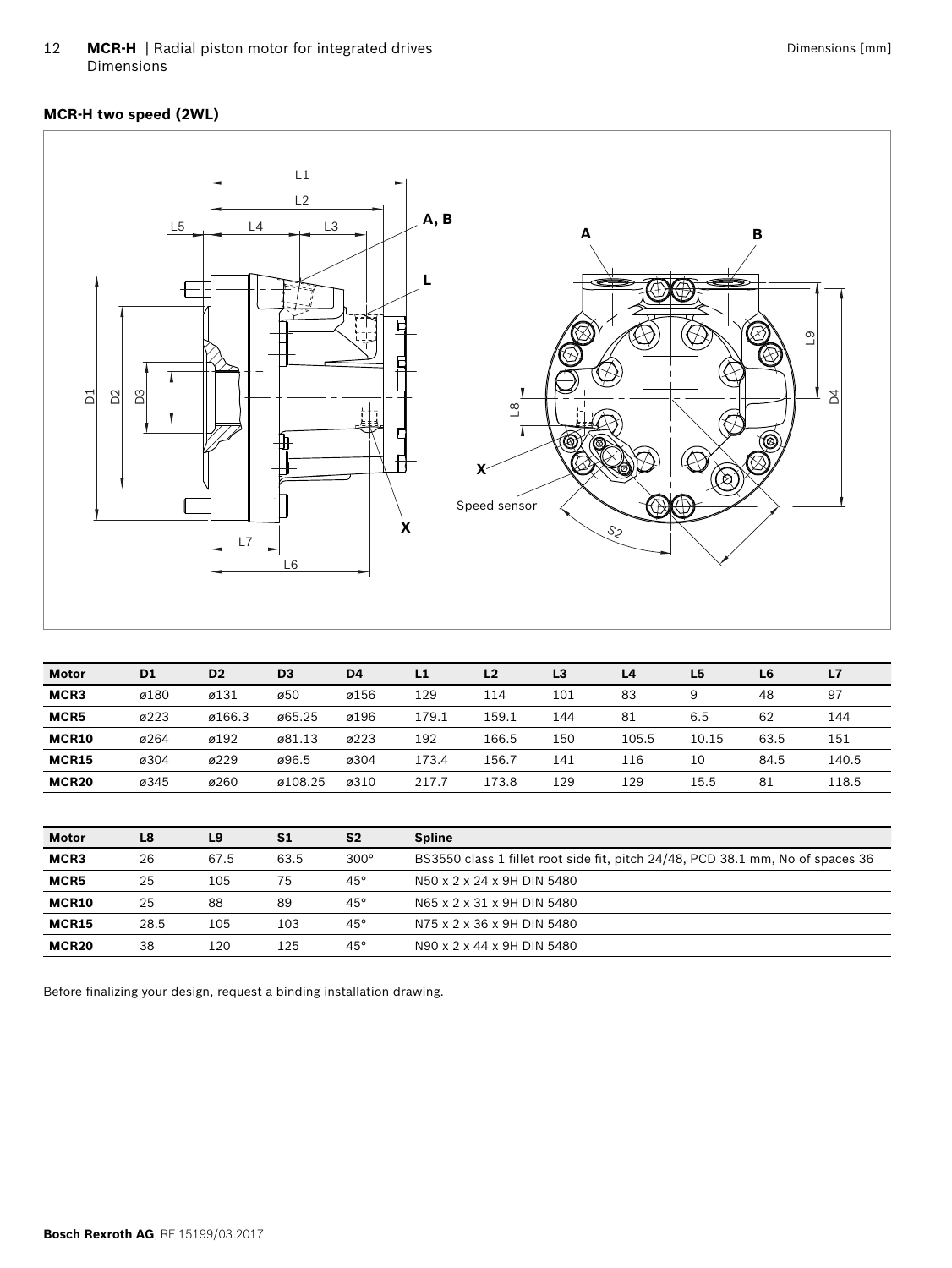| <b>Motor</b> | <b>Designation</b> | <b>Port function</b> | Code            | <b>Size</b>   | $p_{\text{max}}$ [bar] | State <sup>2</sup> |
|--------------|--------------------|----------------------|-----------------|---------------|------------------------|--------------------|
| MCR3         | A, B               | Inlet, outlet        | <b>SAE J514</b> | 1 1/16-12 UNF | 470/420 <sup>1)</sup>  | $\circ$            |
|              | L                  | Case drain           | <b>SAE J514</b> | 9/16-18 UNF   | 10                     | $\circ$            |
|              | F                  | Filler port          | <b>SAE J514</b> | 3/4-16 UNF    | 10                     | X                  |
|              | $\mathbf{x}$       | 2 speed port         | <b>SAE J514</b> | 9/16-18 UNF   | 35                     | $\circ$            |
| MCR5         | A, B               | Inlet, outlet        | <b>SAE J514</b> | 1 1/16-12 UNF | 470/4201)              | $\circ$            |
|              | L                  | Case drain           | <b>SAE J514</b> | 3/4-16 UNF    | 10                     | $\circ$            |
|              | F                  | Filler port          | <b>SAE J514</b> | 3/4-16 UNF    | 10                     | $\times$           |
|              | $\mathbf{x}$       | 2 speed port         | <b>SAE J514</b> | 9/16-18 UNF   | 35                     | $\circ$            |
| MCR10        | A, B               | Inlet, outlet        | SAE J5183)      | $3/4$ in      | 470/4201)              | $\circ$            |
|              | L                  | Case drain           | <b>SAE J514</b> | 3/4-16 UNF    | 10                     | $\circ$            |
|              | F                  | Filler port          | <b>SAE J514</b> | 3/4-16 UNF    | 10                     | $\times$           |
|              | $\mathbf{x}$       | 2 speed port         | <b>SAE J514</b> | 9/16-18 UNF   | 35                     | $\circ$            |
| <b>MCR15</b> | A, B               | Inlet, outlet        | SAE J5183)      | $3/4$ in      | 470/4201)              | $\circ$            |
|              | L                  | Case drain           | <b>SAE J514</b> | 3/4-16 UNF    | 10                     | $\circ$            |
|              | F                  | Filler port          | <b>SAE J514</b> | 3/4-16 UNF    | 10                     | X                  |
|              | $\mathbf{x}$       | 2 speed port         | <b>SAE J514</b> | 9/16-18 UNF   | 35                     | $\circ$            |
| <b>MCR20</b> | A, B               | Inlet, outlet        | SAE J5183)      | $1$ in        | 470/4201)              | $\circ$            |
|              | L                  | Case drain           | <b>SAE J514</b> | 3/4-16 UNF    | 10                     | $\circ$            |
|              | F                  | Filler port          | <b>SAE J514</b> | 3/4-16 UNF    | 10                     | X                  |
|              | X                  | 2 speed port         | <b>SAE J514</b> | 9/16-18 UNF   | 35                     | $\circ$            |

**Ports**

1) Depends on nominal size

2) O = Must be connected (plugged on delivery)

X = Plugged (in normal operation)

3) Dimensions according to SAE J518 (Code 62 - high pressure series)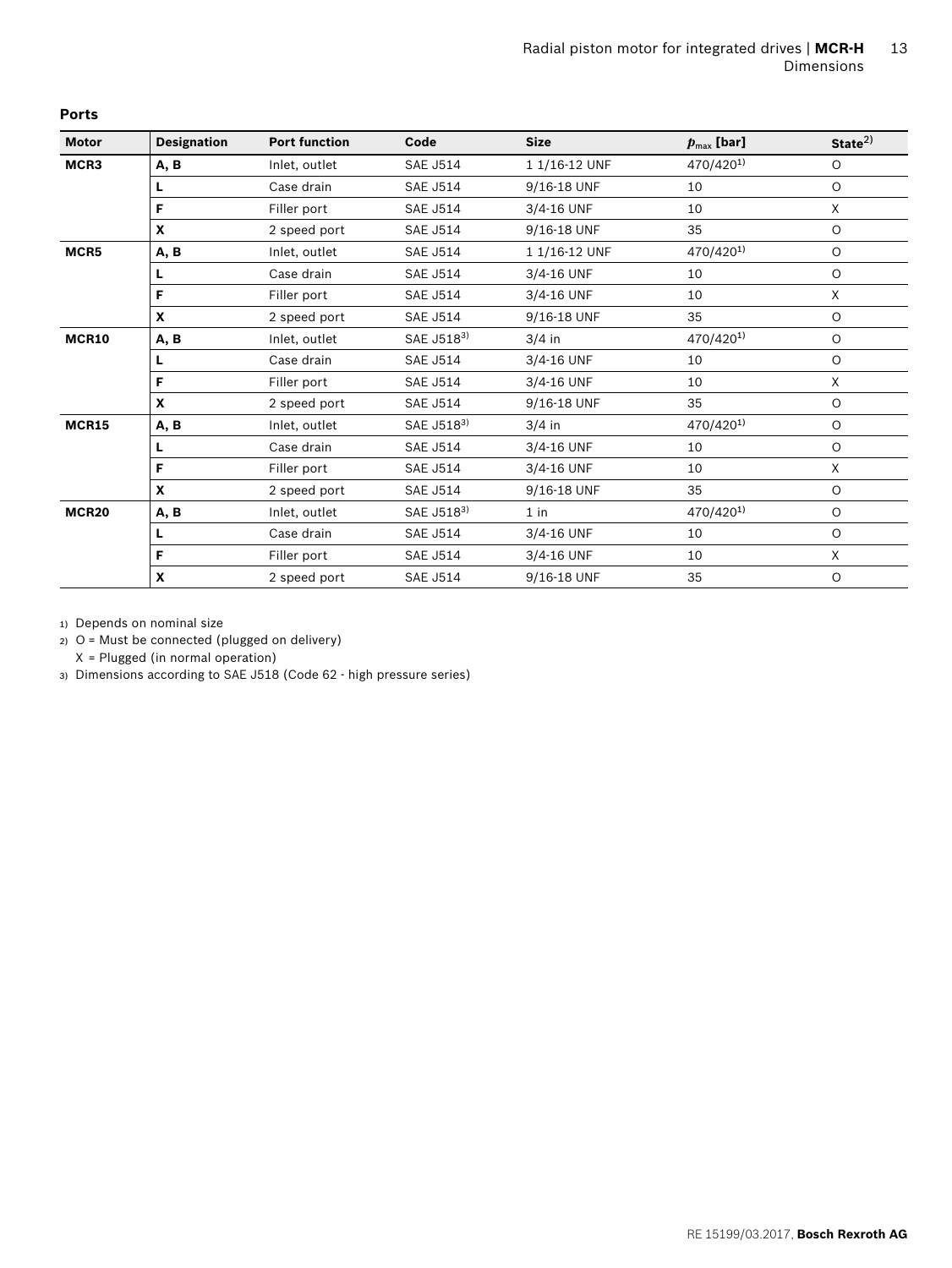14 **MCR-H** | Radial piston motor for integrated drives Dimensions

# **Holding brake (multi-disc brake)**



| <b>Motor</b> | <b>Brake</b> | L <sub>10</sub> | L11  | D11  |
|--------------|--------------|-----------------|------|------|
| MCR3         | <b>B2</b>    | 67.3            | 22   | ø174 |
| MCR5         | <b>B2</b>    | 67.3            | 22   | ø174 |
|              | <b>B4</b>    | 80.7            | 26.5 | ø215 |
| MCR10        | <b>B5</b>    | 84.7            | 26.5 | ø215 |
|              | <b>B7</b>    | 97.8            | 29   | ø251 |
| MCR15        | <b>B11</b>   | 102.3           | 33   | ø282 |
| MCR20        | <b>B19</b>   | 116.3           | 32   | ø328 |

#### **Ports**

| <b>Motor</b>      | <b>Designation</b> | <b>Port function</b> | Code            | <b>Size</b> | $p_{\text{max}}$ [bar] | <b>State</b> |
|-------------------|--------------------|----------------------|-----------------|-------------|------------------------|--------------|
| MCR3              |                    | <b>Brake Port</b>    | <b>SAE J515</b> | 9/16-18 SAE | 40                     |              |
| MCR5              |                    | <b>Brake Port</b>    | SAF J515        | 9/16-18 SAE | 40                     |              |
| MCR10             |                    | <b>Brake Port</b>    | <b>SAE J515</b> | 9/16-18 SAE | 30                     |              |
| <b>MCR15</b>      |                    | <b>Brake Port</b>    | SAF J515        | 9/16-18 SAE | 30                     |              |
| MCR <sub>20</sub> |                    | <b>Brake Port</b>    | <b>SAE J515</b> | 9/16-18 SAE | 30                     |              |

1) O = Must be connected (plugged on delivery) Before finalizing your design, request a binding installation drawing.